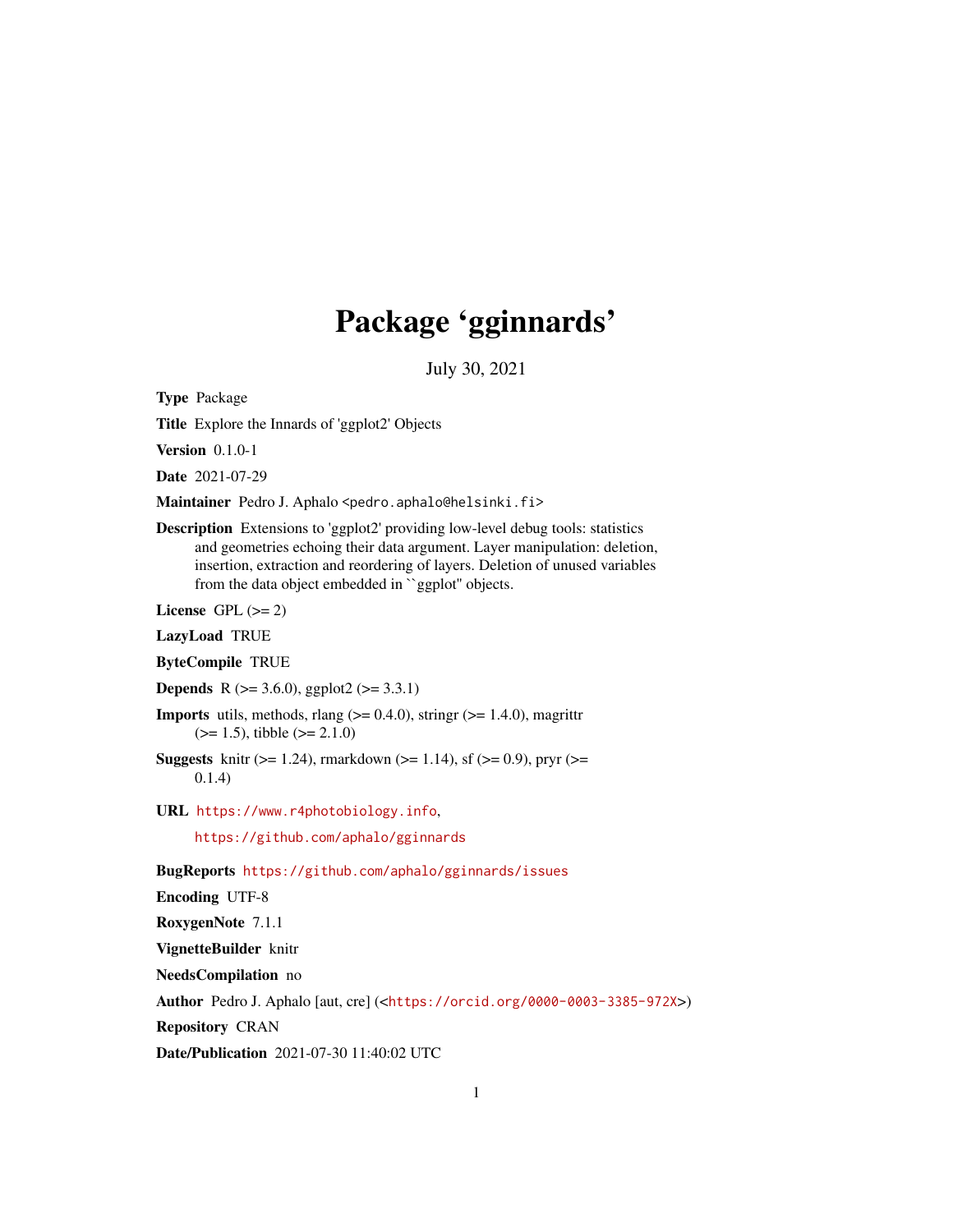# <span id="page-1-0"></span>R topics documented:

| Index | 18 |
|-------|----|
|       |    |
|       |    |
|       |    |
|       |    |
|       |    |
|       |    |
|       |    |
|       |    |

gginnards-package *gginnards: Explore the Innards of 'ggplot2' Objects*

#### **Description**

Extensions to 'ggplot2' providing low-level debug tools: statistics and geometries echoing their data argument. Layer manipulation: deletion, insertion, extraction and reordering of layers. Deletion of unused variables from the data object embedded in "ggplot" objects.

#### Details

The new facilities for cleanly defining new stats and geoms added to package 'ggplot2' in version 2.0.0 gave origin to this package. I needed tools to help me learn how layers work and to debug the extensions to 'ggplot2' that I was developing. I share them through this package in the hope that they will help other users of 'ggplot2' understand how this this very popular graphics package works internally. The vignettes provide examples of how to use these tools both for debugging and learning how ggplots are stored.

Extensions provided:

- "Debug" stats and a "debug" geom that print to the console a summary of their data input.
- Functions for inspecting and manipulating the list of layers of a ggplot object.
- Functions for exploring and manipulating the data embedded in ggplot objects, including dropping unused variables.

# Author(s)

Maintainer: Pedro J. Aphalo <pedro.aphalo@helsinki.fi> [\(ORCID\)](https://orcid.org/0000-0003-3385-972X)

# References

Package 'tidyverse' web site at <https://www.tidyverse.org/> Package 'ggplot2' documentation at <https://ggplot2.tidyverse.org/> Package 'ggplot2' source code at <https://github.com/tidyverse/ggplot2>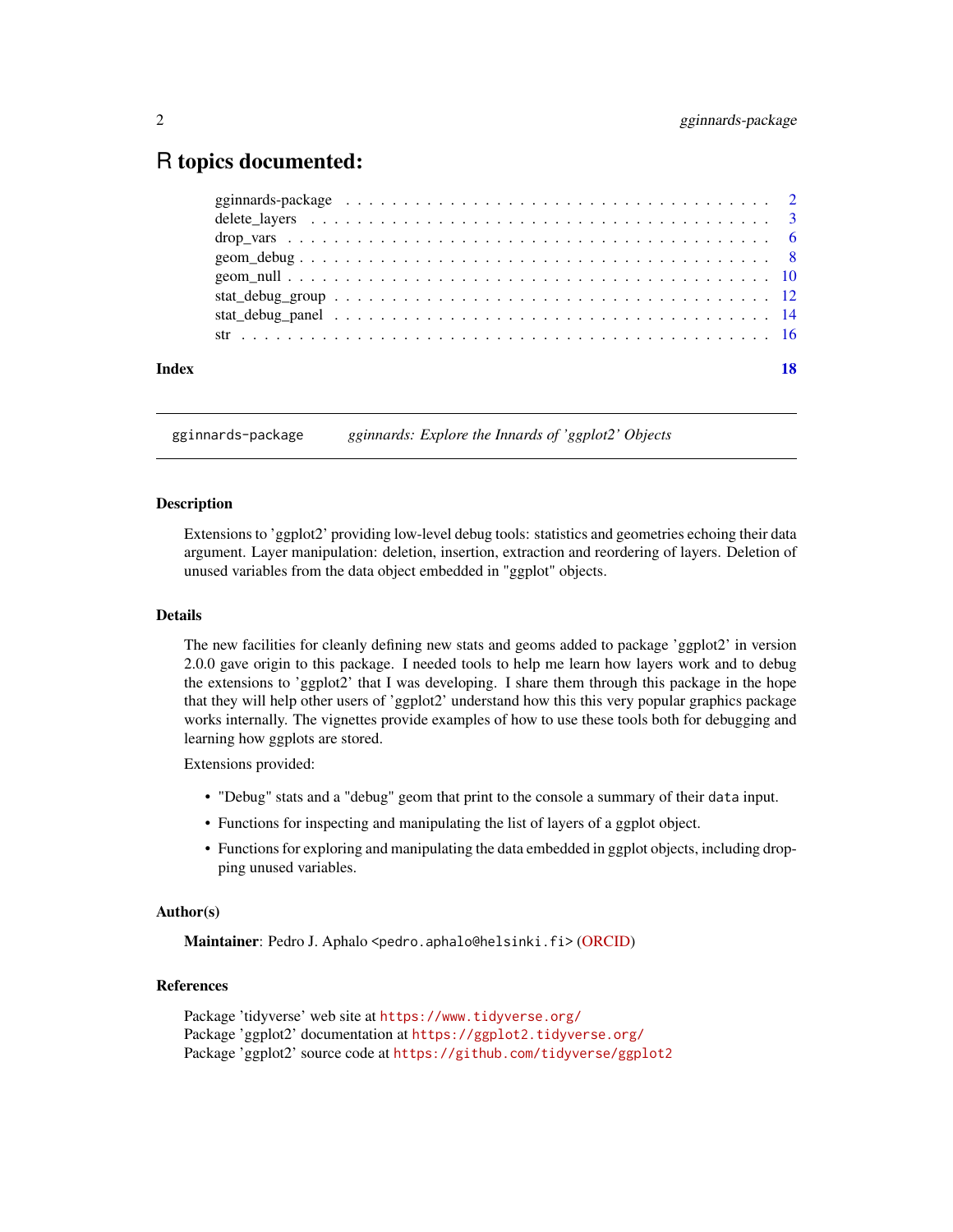# <span id="page-2-0"></span>delete\_layers 3

# See Also

Useful links:

- <https://www.r4photobiology.info>
- <https://github.com/aphalo/gginnards>
- Report bugs at <https://github.com/aphalo/gginnards/issues>

# Examples

```
# echo to the R console \code{data} as received by geoms
ggplot(mtcars, aes(cyl, mpg, color = factor(cyl))) +
 geom_point() +
 geom_debug()
# echo to the R console \code{data} as received by geoms
ggplot(mtcars, aes(cyl, mpg, colour = factor(cyl))) +
 stat_summary(fun.data = "mean_se") +
 stat_summary(fun.data = "mean_se", geom = "debug")
# echo to the R console \code{data} received by \code{compute_panel()}
ggplot(mtcars, aes(cyl, mpg, color = factor(cyl))) +
 geom_point() +
 stat_debug_panel()
# echo to the R console \code{data} received by \code{compute_group()}
ggplot(mtcars, aes(cyl, mpg, color = factor(cyl))) +
 geom_point() +
 stat_debug_group()
```
delete\_layers *Layer manipulation.*

#### Description

Delete, move or append one or more layers in a ggplot object.

#### Usage

```
delete_layers(x, match_type = NULL, idx = NULL)
append\_layers(x, object, position = "top")move\_layers(x, match\_type = NULL, position = "top", idx = NULL)shift\_layers(x, match\_type = NULL, idx = NULL, shift = 1L)which_{\text{layers}}(x, \text{match}_{\text{type}} = \text{NULL}, \text{idx} = \text{NULL})
```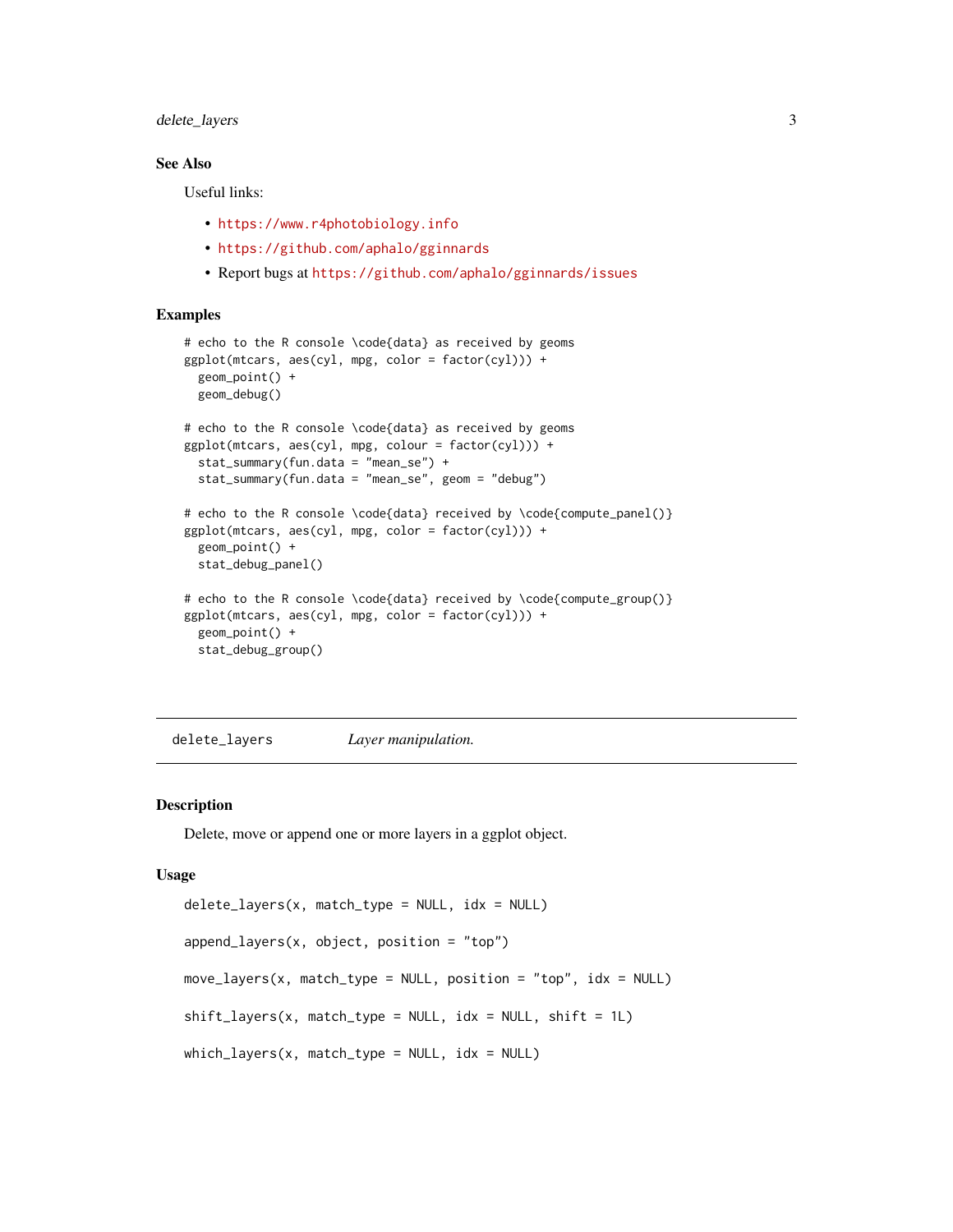```
extract_{layers}(x, match_{type} = NULL, idx = NULL)
```
top\_layer(x)

bottom\_layer(x)

num\_layers(x)

# Arguments

| x          | an object of class gg to be operated upon.                                                                                       |
|------------|----------------------------------------------------------------------------------------------------------------------------------|
| match_type | The name of the ggproto object class for the geom(s), position(s) or stat(s)<br>matching that of the layers to be operated upon. |
| idx        | integer vector Index into the list of layers used to select the layers to be operated<br>upon.                                   |
| object     | a ggplot layer created by a geom_ or stat_function or a list of such layers or an<br>empty list.                                 |
| position   | character or interger, the position of the layer immediately above of which to<br>move or append the moved or appended layers.   |
| shift      | integer.                                                                                                                         |

#### Details

These functions must be used with care as they select all layers matching the provided geom, position or stat ggproto object class. Layers added with a stat do use a geom, and vice versa.

One and only one of match\_type and idx must be passed a non-null argument.

In plots with several layers, it is possible that more than one layer matches the class name passed to match\_type. It is also possible to pass a numeric vector with multiple indexes through parameter idx. In both cases multiple layers will be operated upon, but their relative positions will remain unchanged.

If a numeric vector with multiple position indexes is supplied as argument for position, the topmost position will be used. As indexing in R starts at 1, passing 0 or "bottom" as argument for position puts the moved or appended layer(s) behind all other layers (prepends the layer).

#### Value

An edited copy of x for delete\_layers, append\_layers and move\_layers. An integer vector of indexes giving the positions of the matching layers in the list of layers contained in x in the case of which\_layers.

# Note

The functions described here are not expected to be useful in everyday plotting as one can more easily change the order in which layers are added to a ggplot. However, if one uses high level methods or functions that automatically produce a full plot using 'ggplot2' internally, one may need to add, move or delete layers so as to profit from such canned methods and retain enough flexibility.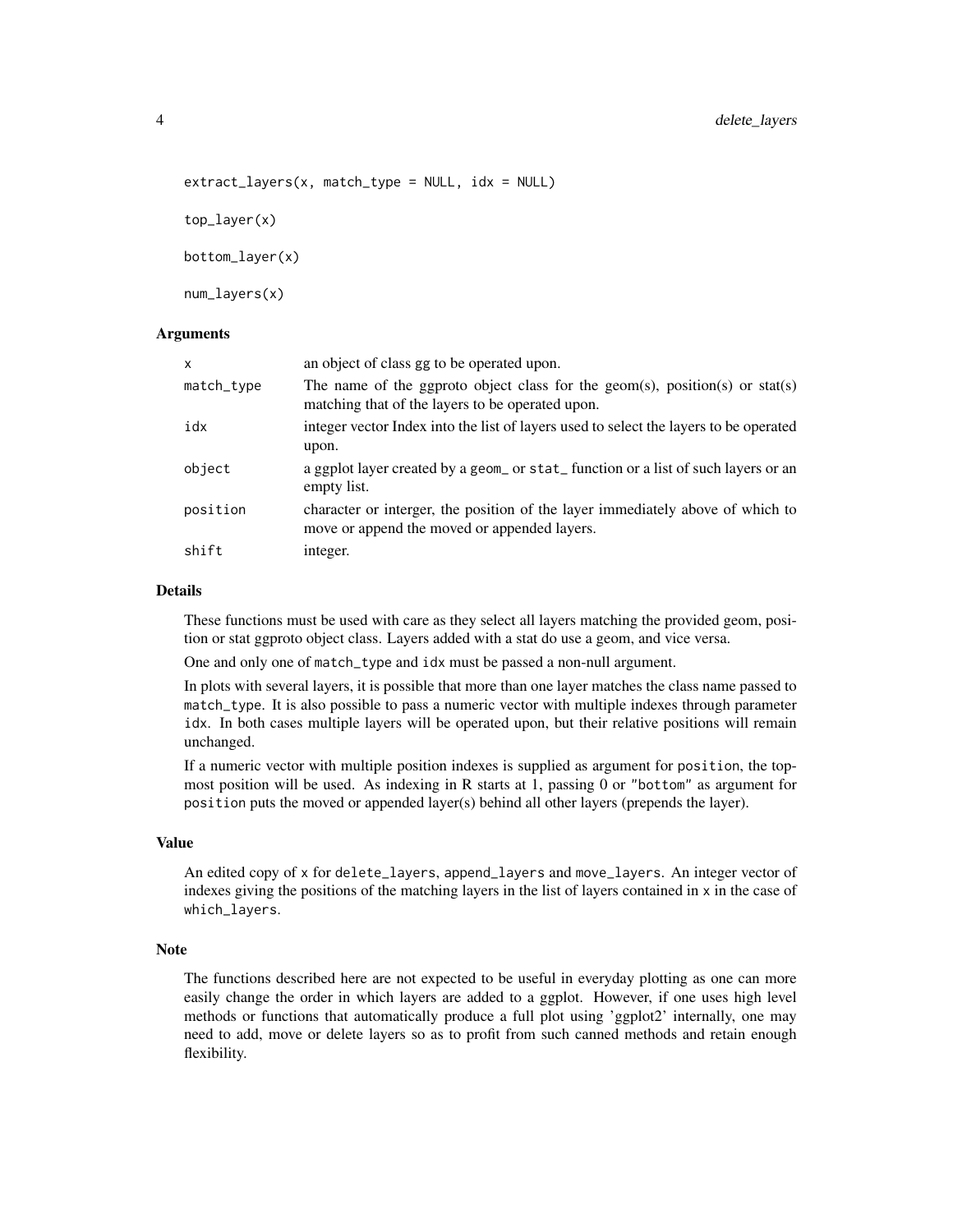# delete\_layers 5

#### References

<https://stackoverflow.com/questions/13407236/remove-a-layer-from-a-ggplot2-chart>

```
df <- data.frame(
  gp = factor(rep(leftters[1:3], each = 10)),y = rnorm(30)\lambdap \leftarrow ggplot(df, aes(gp, y)) +
       geom_point() +
       stat_summary(fun.data = "mean_se", colour = "red")
\mathsf{D}delete_layers(p, "GeomPoint")
delete_layers(p, "StatSummary")
move_layers(p, "GeomPoint", position = "top")
move_layers(p, "GeomPointrange", position = "bottom")
move_layers(p, "StatSummary", position = "bottom")
move_layers(p, "GeomPointrange", position = 1L)
append_layers(p, geom_line(colour = "orange"), position = "bottom")
append_layers(p, geom_line(colour = "orange"), position = 1L)
extract_layers(p, "GeomPoint")
ggplot(df, aes(gp, y)) + extract_layers(p, "GeomPoint")
which_layers(p, "GeomPoint")
num_layers(p)
top_layer(p)
bottom_layer(p)
num_layers(ggplot())
top_layer(ggplot())
bottom_layer(ggplot())
if (requireNamespace("sf", quietly = TRUE)) {
  nc <- sf::st_read(system.file("shape/nc.shp", package = "sf"), quiet = TRUE)
  nc_3857 <- sf::st_transform(nc, 3857)
  p.sf1 \leftarrow ggblot() +geom_sf(data = nc)
  p.sf1
  num_layers(p.sf1)
  top_layer(p.sf1)
  append_layers(p.sf1,
                geom_s f(data = nc_3857, colour = "red", fill = NA),position = "top")
  p.sf2 \leftarrow ggplot() +geom_sf(data = nc) +geom_s f(data = nc_3857, colour = "red", fill = NA)p.sf2
  num_layers(p.sf2)
  top_layer(p.sf2)
  delete_layers(p.sf2, idx = 2L)
```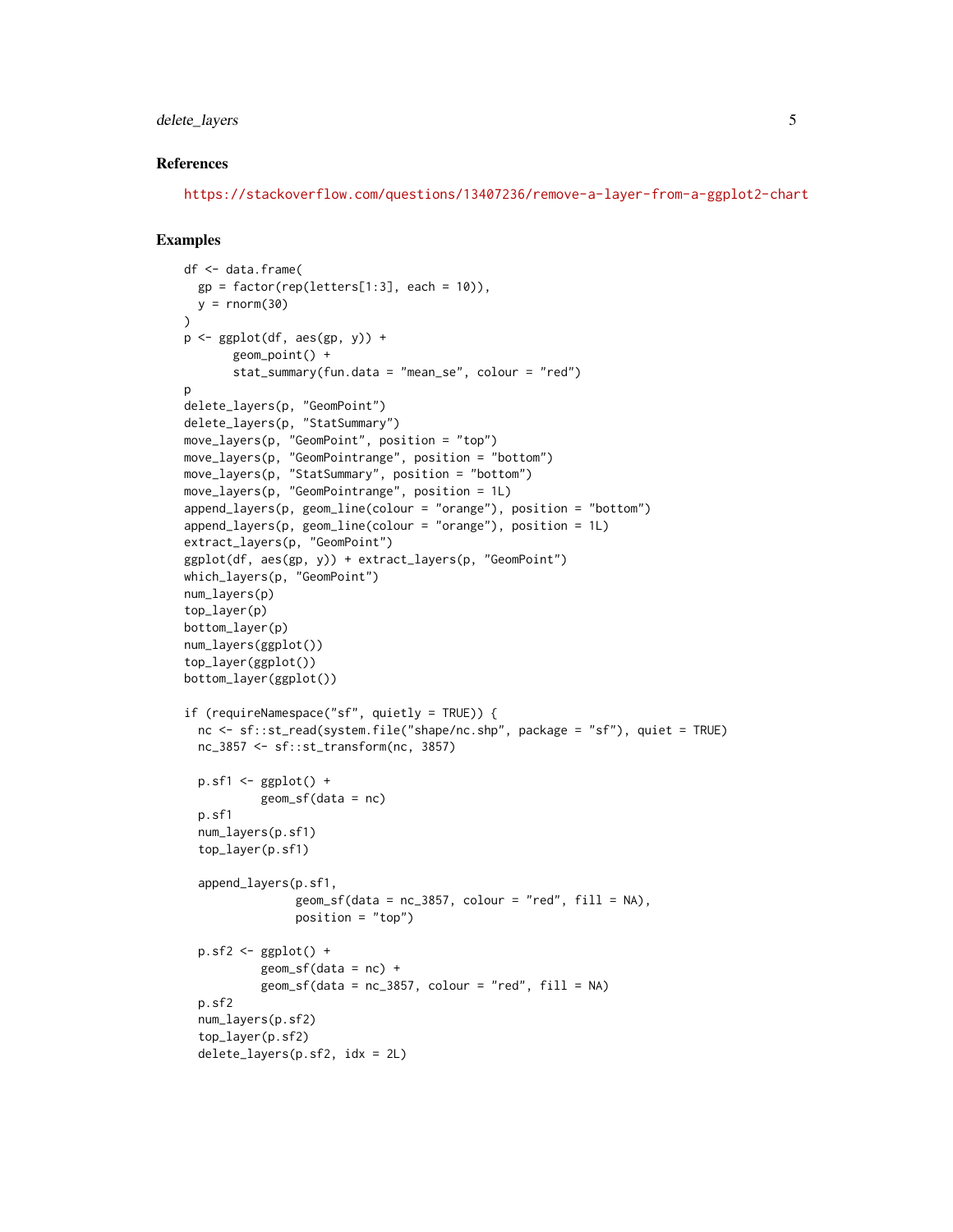```
extract_layers(p.sf2, "GeomSf")
 extract_layers(p.sf2, "StatSf")
 extract_layers(p.sf2, idx = 1L)
 p.sf1 + extract_layers(p.sf2, idx = 2L)
 # beware that Coords are not extracted!
 ggplot() + extract_layers(p.sf2, idx = 2L) + coord_sf()
}
```

```
drop_vars Explore and manipulate the embedded data.
```
#### Description

Automatically remove unused variables from the "default" data object embedded in a gg or ggplot object with drop\_vars(). Explore data variables and their use with mapped\_vars(), data\_vars() and data\_attributes().

#### Usage

```
drop_vars(p, keep.vars = character(), guess.vars = TRUE)
```
mapped\_vars(p, invert = FALSE)

data\_vars(p)

data\_attributes(p)

# Arguments

| p          | ggplot Plot object with embedded data.                                                                |
|------------|-------------------------------------------------------------------------------------------------------|
| keep.vars  | character Names of unused variables to be kept.                                                       |
| guess.vars | logical Flag indicating whether to find used variables automatically.                                 |
| invert     | logical If TRUE return indices for elements of data that are not mapped to any<br>aesthetic or facet. |

#### Value

A "ggplot" object that is a copy of p but containing only a subset of the variables in its default data.

character vector with names of mapped variables in the default data object.

character vector with names of all variables in the default data object.

list containing all attributes of the default data object.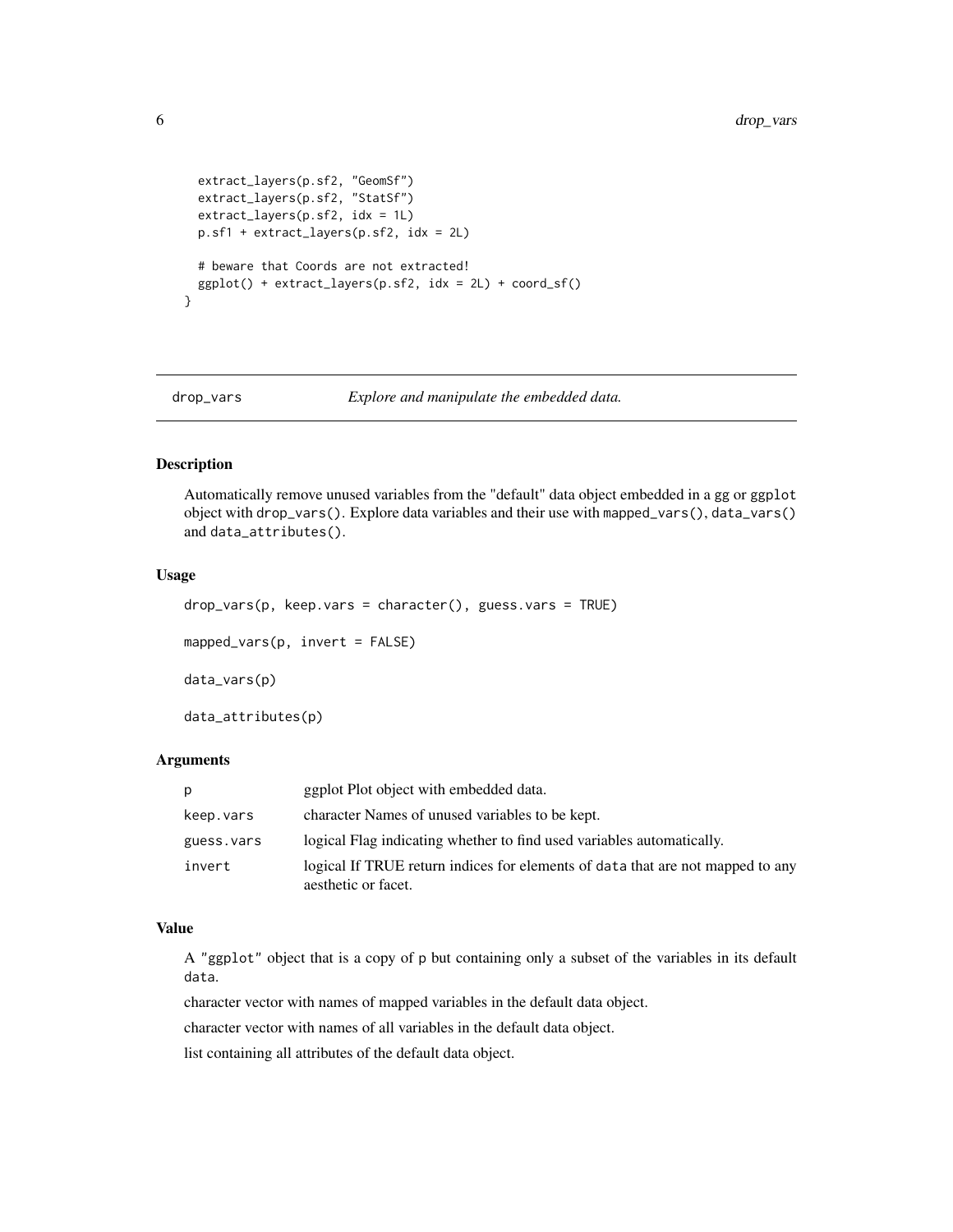#### Warning!

The current implementation drops variables only from the default data object. Data objects within layers are not modified.

#### Note

These functions are under development and not yet thoroughly tested! They are a demonstration of how one can manipulate the internals of ggplot objects creayed with 'ggplot2' versions 3.1.0 and later. These functions may stop working after some future update to the 'ggplot2' package. Although I will maintain this package for use in some of my other packages, there is no guarantee that I will be able to achieve this transparently.

Obviously, rather than using function drop\_vars() after creating the ggplot object it is usually more efficient to select the variables of interest and pass a data frame containing only these to the ggplot() constructor.

```
library(ggplot2)
```

```
p \leftarrow \text{ggplot}(mpg, \text{aes}(\text{factor}(year), (cty + hwy) / 2)) +geom_boxplot() +
 facet_grid(. ~ class)
mapped_vars(p) # those in use
mapped_vars(p, invert = TRUE) # those not used
p.dp <- drop_vars(p) # we drop unused vars
# number of columns in the data member
ncol(p$data)
ncol(p.dp$data)
# which vars are in the data member
data_vars(p)
data_vars(p.dp)
# which variables in data are used in the plot
mapped_vars(p)
mapped_vars(p.dp)
# the plots identical
p
p.dp
# structure and size of p
str(p, max. level = 0)str(p.dp, max.level = 0) # smaller in size
# structure and size of p["data"]
str(p, components = "data")
str(p.dp, components = "data") # smaller in size
```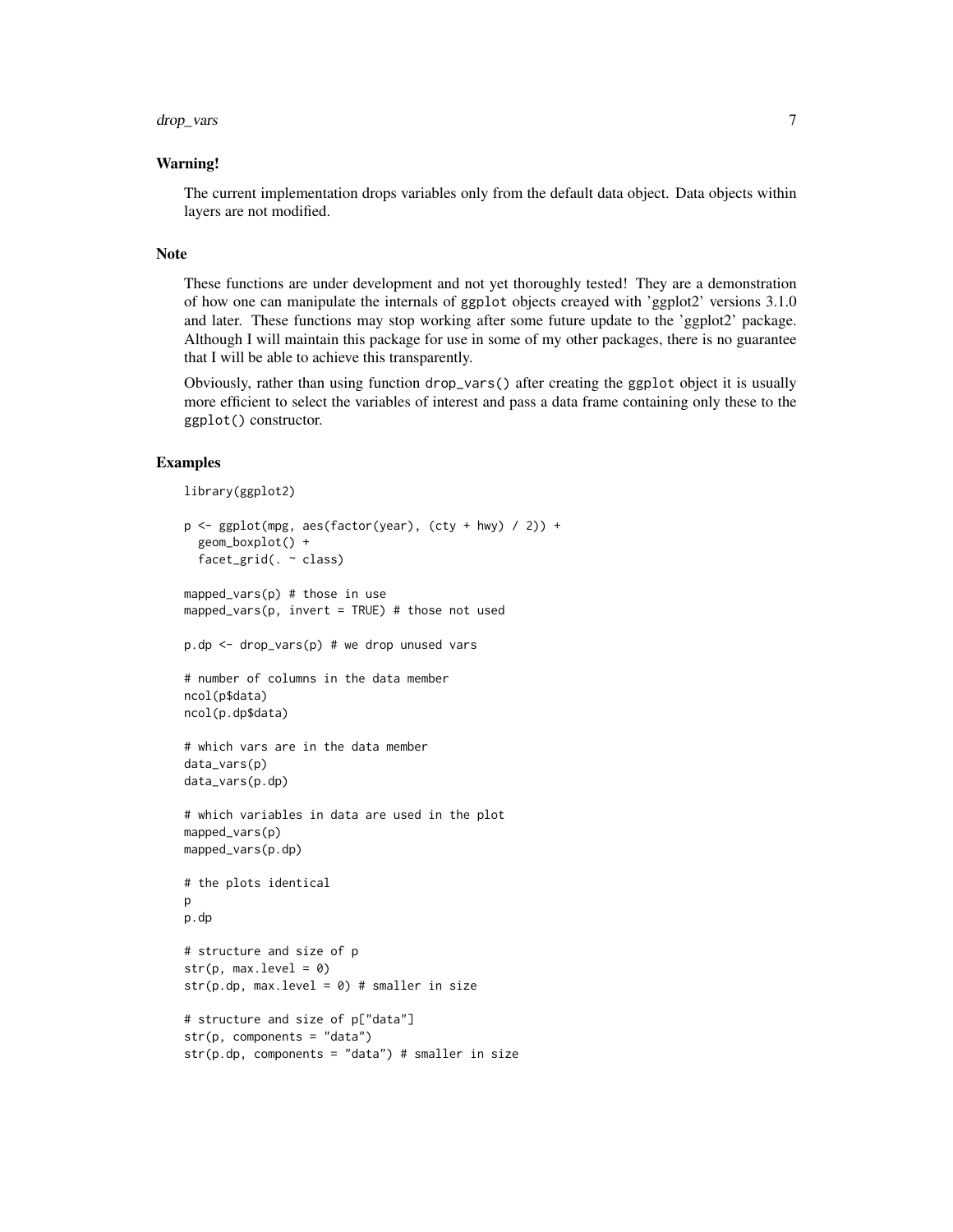```
# shape data
if (requireNamespace("sf", quietly = TRUE)) {
 nc <- sf::st_read(system.file("shape/nc.shp", package = "sf"), quiet = TRUE)
 p.sf <- ggplot(data = nc) +
          geom_sf()
 p.sf
 mapped_vars(p.sf)
 drop_vars(p.sf)
}
```
geom\_debug *Geom which prints input data to console.*

# Description

The debug geom is used to print to the console a summary of the data being received by geoms as input data data frame.

#### Usage

```
geom_debug(
 mapping = NULL,
  data = NULL,stat = "identity",
  summary.fun = head,
  summary.fun.args = list(),
  position = "identity",
  na.rm = FALSE,show.legend = FALSE,
  inherit.aes = TRUE,
  ...
\mathcal{L}geom_debug_npc(
 mapping = NULL,
  data = NULL,stat = "identity",
  summary.fun = head,
  summary.fun.args = list(),
  position = "identity",
  na.rm = FALSE,
  show.legend = FALSE,
  inherit.aes = TRUE,
  ...
\mathcal{L}
```
<span id="page-7-0"></span>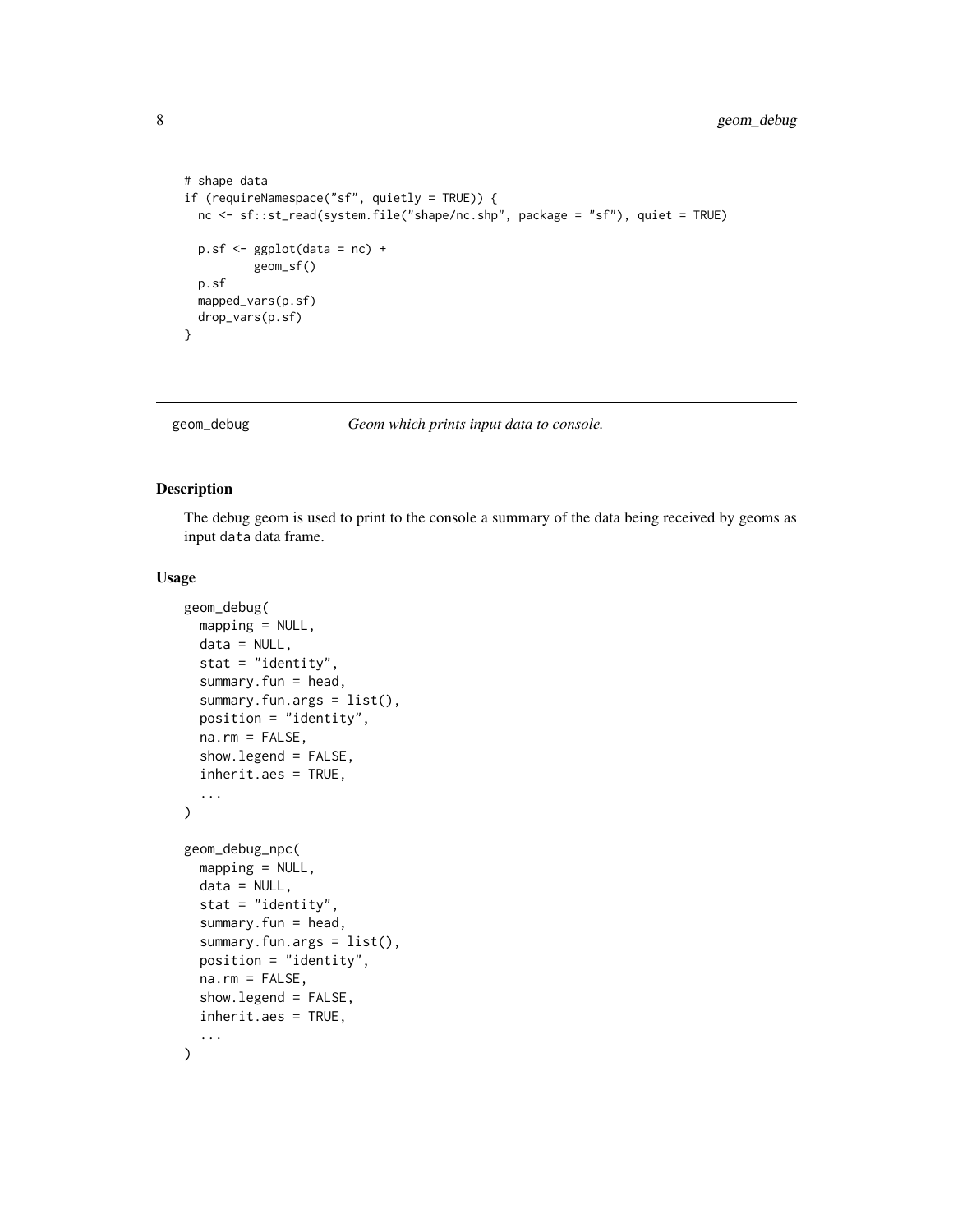# <span id="page-8-0"></span>geom\_debug 9

# Arguments

| mapping          | Set of aesthetic mappings created by aes or aes_. If specified and inherit.aes<br>= TRUE (the default), is combined with the default mapping at the top level of the<br>plot. You only need to supply mapping if there isn't a mapping defined for the<br>plot. |
|------------------|-----------------------------------------------------------------------------------------------------------------------------------------------------------------------------------------------------------------------------------------------------------------|
| data             | A data frame. If specified, overrides the default data frame defined at the top<br>level of the plot.                                                                                                                                                           |
| stat             | The statistical transformation to use on the data for this layer, as a string.                                                                                                                                                                                  |
| summary.fun      | A function used to print the data object received as input.                                                                                                                                                                                                     |
| summary.fun.args |                                                                                                                                                                                                                                                                 |
|                  | A list of additional arguments to be passed to summary. fun.                                                                                                                                                                                                    |
| position         | Position adjustment, either as a string, or the result of a call to a position adjust-<br>ment function.                                                                                                                                                        |
| na.rm            | If FALSE (the default), removes missing values with a warning. If TRUE silently<br>removes missing values.                                                                                                                                                      |
| show.legend      | logical. Should this layer be included in the legends? NA, the default, includes if<br>any aesthetics are mapped. FALSE never includes, and TRUE always includes.                                                                                               |
| inherit.aes      | If FALSE, overrides the default aesthetics, rather than combining with them.<br>This is most useful for helper functions that define both data and aesthetics and<br>shouldn't inherit behaviour from the default plot specification, e.g. borders.             |
| .                | other arguments passed on to layer. There are three types of arguments you<br>can use here:                                                                                                                                                                     |
|                  | • Aesthetics: to set an aesthetic to a fixed value, like color = "red" or size<br>$= 3.$                                                                                                                                                                        |
|                  | • Other arguments to the layer, for example you override the default stat<br>associated with the layer.                                                                                                                                                         |

• Other arguments passed on to the stat.

## Details

It can be useful when debugging the code of statistics or to learn how the stats and geoms work in  $'$ ggplot2' ( $>= 2.0.0$ ).

# Value

This \_geom\_ is very unusual in that it does not produce visible graphic output. It only returns a grid.null() grob (graphical object). It passes its input as argument to the first parameter of the function passed as argument to 'geom.summary.function'. This by default is the argument passed to 'summary.fun'.

```
# echo to the R console \code{data} as received by geoms
ggplot(mtcars, aes(cyl, mpg, color = factor(cyl))) +geom_point() +
```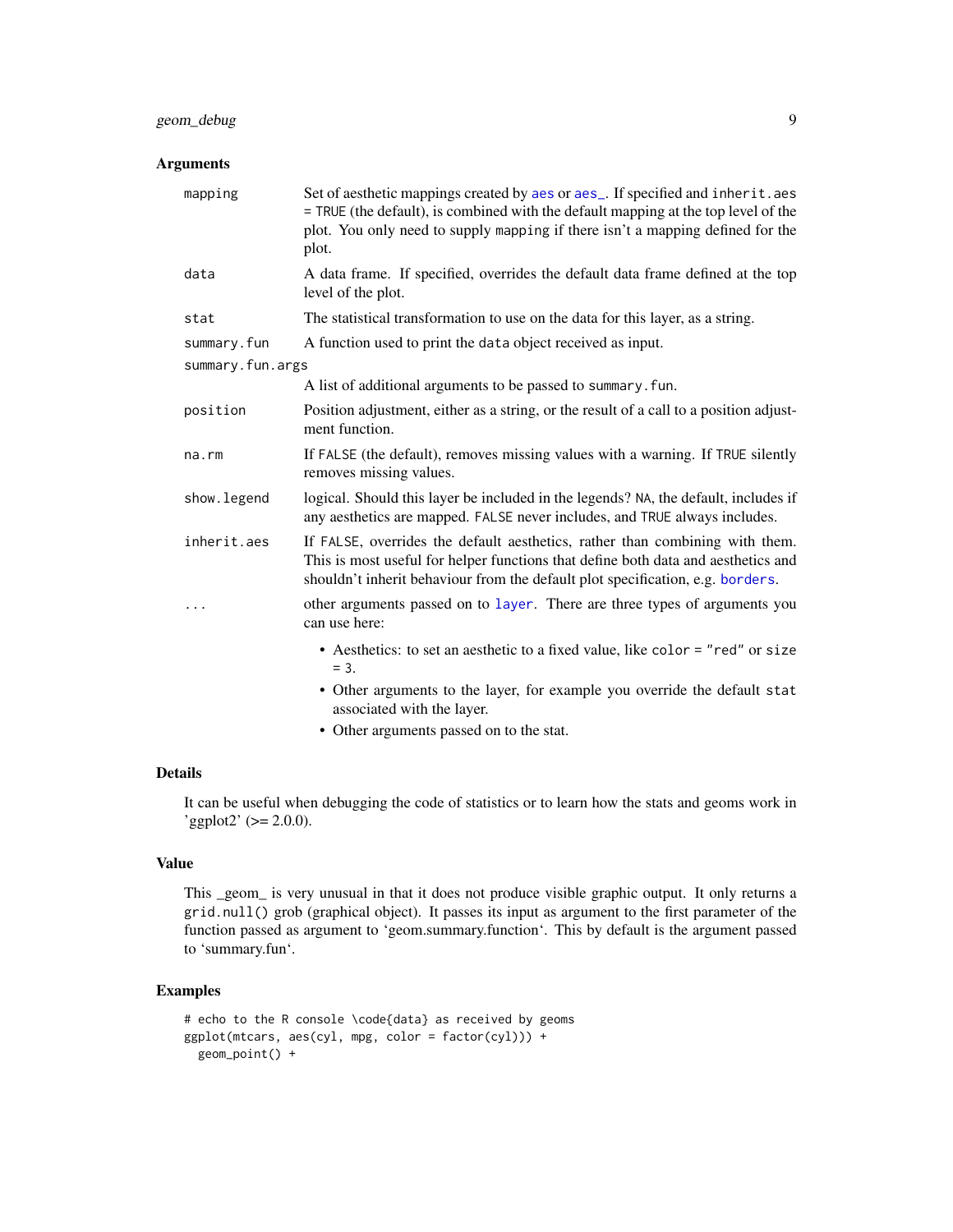```
geom_debug()
ggplot(mtcars, aes(cyl, mpg, color = factor(cyl))) +
 geom_point() +
 geom\_debug(summary.fun = head, summary.fun.argv.fun.ggplot(mtcars, aes(cyl, mpg, color = factor(cyl))) +
 geom_point() +
 geom_debug(summary.fun = nrow)
ggplot(mtcars, aes(cyl, mpg, color = factor(cyl))) +
 geom_point() +
 geom_debug(summary.fun = attributes)
# echo to the R console \code{data} as received by geoms
ggplot(mtcars, aes(cyl, mpg, colour = factor(cyl))) +
 stat_summary(fun.data = "mean_se") +
 stat_summary(fun.data = "mean_se", geom = "debug")
# shape data is not passed to geometries or statistics
if (requireNamespace("sf", quietly = TRUE)) {
 nc <- sf::st_read(system.file("shape/nc.shp", package = "sf"), quiet = TRUE)
 ggplot(data = nc) +geom_sf(color = "darkblue", fill = "white") +
   geom_debug()
}
```
geom\_null *A null geom or 'no-op' geom.*

#### Description

The null geom can be used to silence graphic output from a stat, such as stat\_debug\_group() and stat\_debug\_panel() defined in this same package. No visible graphical output is returned. An invisible grid::grid\_null() grob is returned instead.

#### Usage

```
geom_null(
 mapping = NULL,
 data = NULL,stat = "identity",
  position = "identity",
  na.rm = FALSE,
  show.legend = FALSE,
  inherit.aes = TRUE,
  ...
)
```
<span id="page-9-0"></span>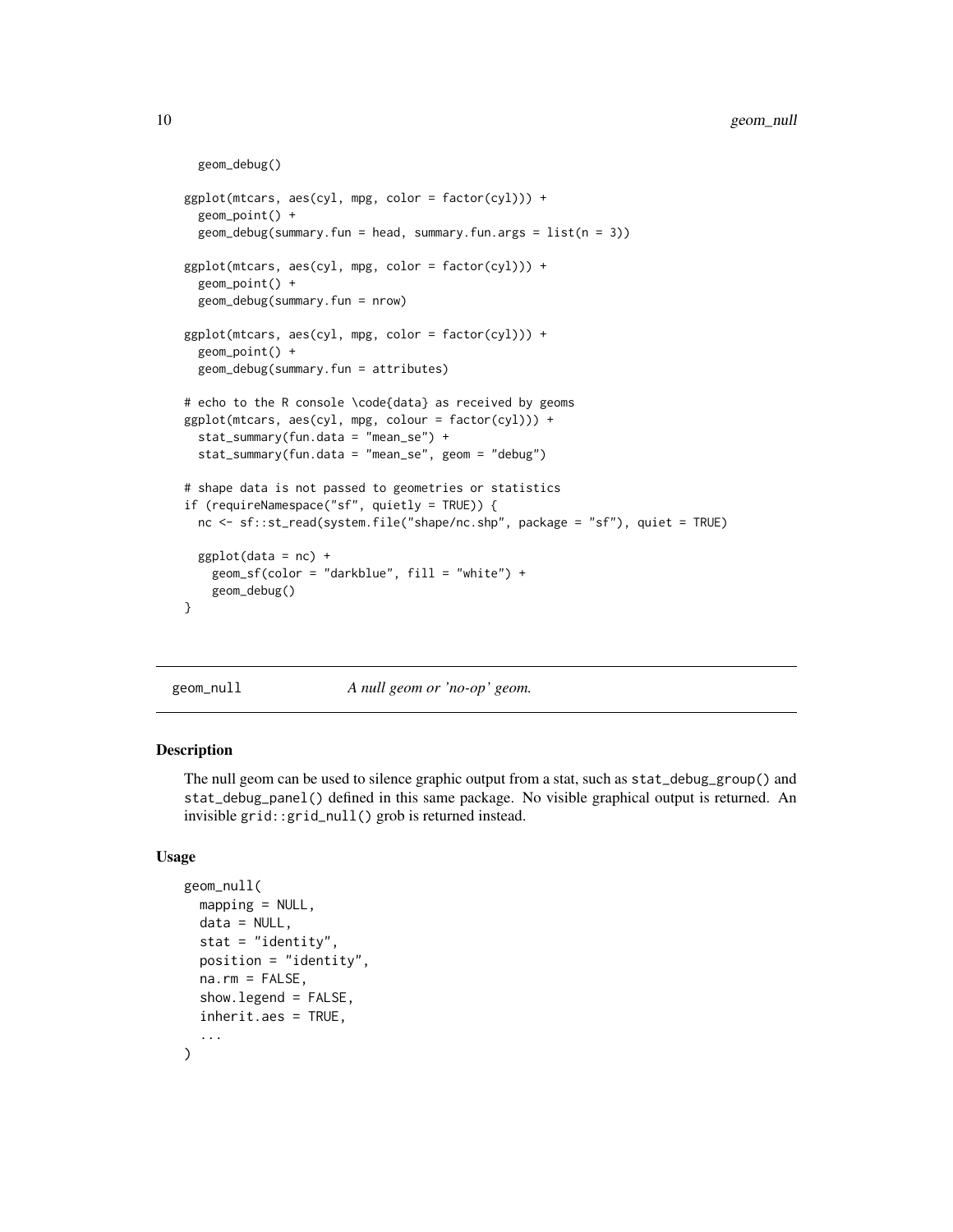# <span id="page-10-0"></span>geom\_null 11

# Arguments

| mapping      | Set of aesthetic mappings created by aes. If specified and inherit.aes = TRUE<br>(the default), are combined with the default mapping at the top level of the plot.<br>You only need to supply mapping if there isn't a mapping defined for the plot. |
|--------------|-------------------------------------------------------------------------------------------------------------------------------------------------------------------------------------------------------------------------------------------------------|
| data         | A data frame. If specified, overrides the default data frame defined at the top<br>level of the plot.                                                                                                                                                 |
| stat         | The statistical transformation to use on the data for this layer, as a string.                                                                                                                                                                        |
| position     | Position adjustment, either as a string, or the result of a call to a position adjust-<br>ment function.                                                                                                                                              |
| $na$ . $rm$  | If FALSE (the default), removes missing values with a warning. If TRUE silently<br>removes missing values.                                                                                                                                            |
| show. legend | logical. Should this layer be included in the legends? NA, the default, includes if<br>any aesthetics are mapped. FALSE never includes, and TRUE always includes.                                                                                     |
| inherit.aes  | If FALSE, overrides the default aesthetics, rather than combining with them.<br>This is most useful for helper functions that define both data and aesthetics and<br>shouldn't inherit behaviour from the default plot specification, e.g. borders.   |
|              | other arguments passed on to layer. There are three types of arguments you<br>can use here:                                                                                                                                                           |
|              | • Aesthetics: to set an aesthetic to a fixed value, like color = "red" or size<br>$=$ 3.                                                                                                                                                              |
|              | • Other arguments to the layer, for example you override the default stat<br>associated with the layer.                                                                                                                                               |
|              | $\bullet$ Other examples negocal on to the stat                                                                                                                                                                                                       |

• Other arguments passed on to the stat.

# Value

A plot layer instance. Mainly used for the side-effect of printing to the console the data object.

#### Note

This geom is very unusual in that it does not produce visible graphic output. It only returns a [grid.null](#page-0-0) grob (graphical object). However, it accepts for consistency all the same parameters as normal geoms, which have no effect on the graphical output, except for show.legend.

```
ggplot(mtcars) +
  geom_null()
ggplot(mtcars, aes(cyl, mpg)) +
  geom_null()
# shape data
if (requireNamespace("sf", quietly = TRUE)) {
  nc <- sf::st_read(system.file("shape/nc.shp", package = "sf"), quiet = TRUE)
```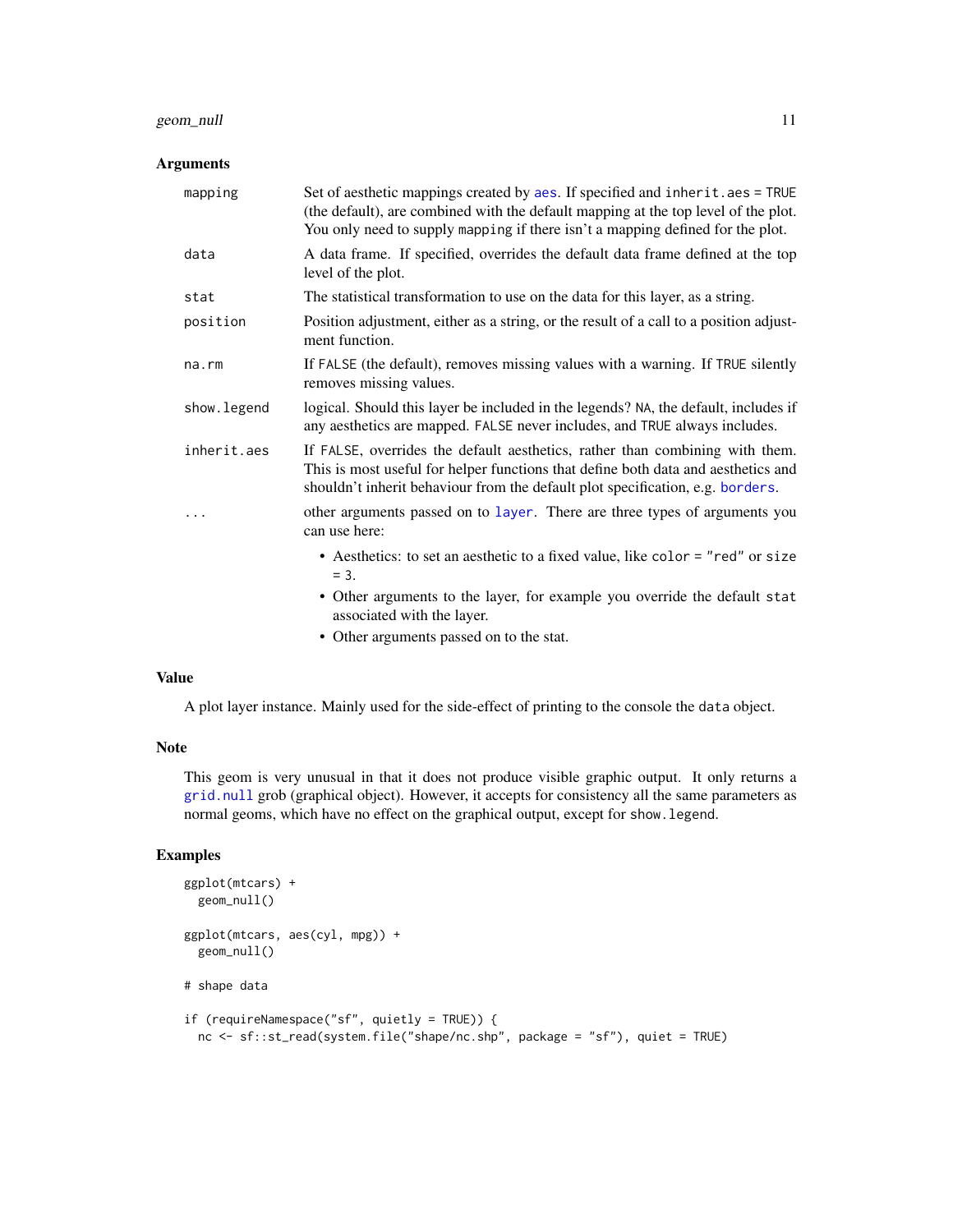```
ggplot(data = nc) +geom_null()
}
```
<span id="page-11-1"></span>stat\_debug\_group *Print to console data received by the compute group function.*

# Description

stat\_debug reports all distinct values in group and PANEL, and nrow, ncol and the names of the columns or variables, and the class of x and y for each group in a ggplot as passed to the compute\_group function in the ggproto object.

# Usage

```
stat_debug_group(
 mapping = NULL,
 data = NULL,geom = "debug",
  summary.fun = head,
  summary.fun.args = list(),
  position = "identity",
  na.rm = FALSE,
  show.legend = FALSE,
  inherit.aes = TRUE,
  ...
)
```
# Arguments

| mapping          | The aesthetic mapping, usually constructed with aes or aes <sub>-</sub> . Only needs to be<br>set at the layer level if you are overriding the plot defaults.                                                                                       |
|------------------|-----------------------------------------------------------------------------------------------------------------------------------------------------------------------------------------------------------------------------------------------------|
| data             | A layer specific dataset - only needed if you want to override the plot defaults.                                                                                                                                                                   |
| geom             | The geometric object to use display the data                                                                                                                                                                                                        |
| summary.fun      | A function used to print the data object received as input.                                                                                                                                                                                         |
| summary.fun.args |                                                                                                                                                                                                                                                     |
|                  | A list.                                                                                                                                                                                                                                             |
| position         | The position adjustment to use for overlapping points on this layer                                                                                                                                                                                 |
| $na$ . $rm$      | a logical value indicating whether NA values should be stripped before the com-<br>putation proceeds.                                                                                                                                               |
| show. legend     | logical. Should this layer be included in the legends? NA, the default, includes if<br>any aesthetics are mapped. FALSE never includes, and TRUE always includes.                                                                                   |
| inherit.aes      | If FALSE, overrides the default aesthetics, rather than combining with them.<br>This is most useful for helper functions that define both data and aesthetics and<br>shouldn't inherit behaviour from the default plot specification, e.g. borders. |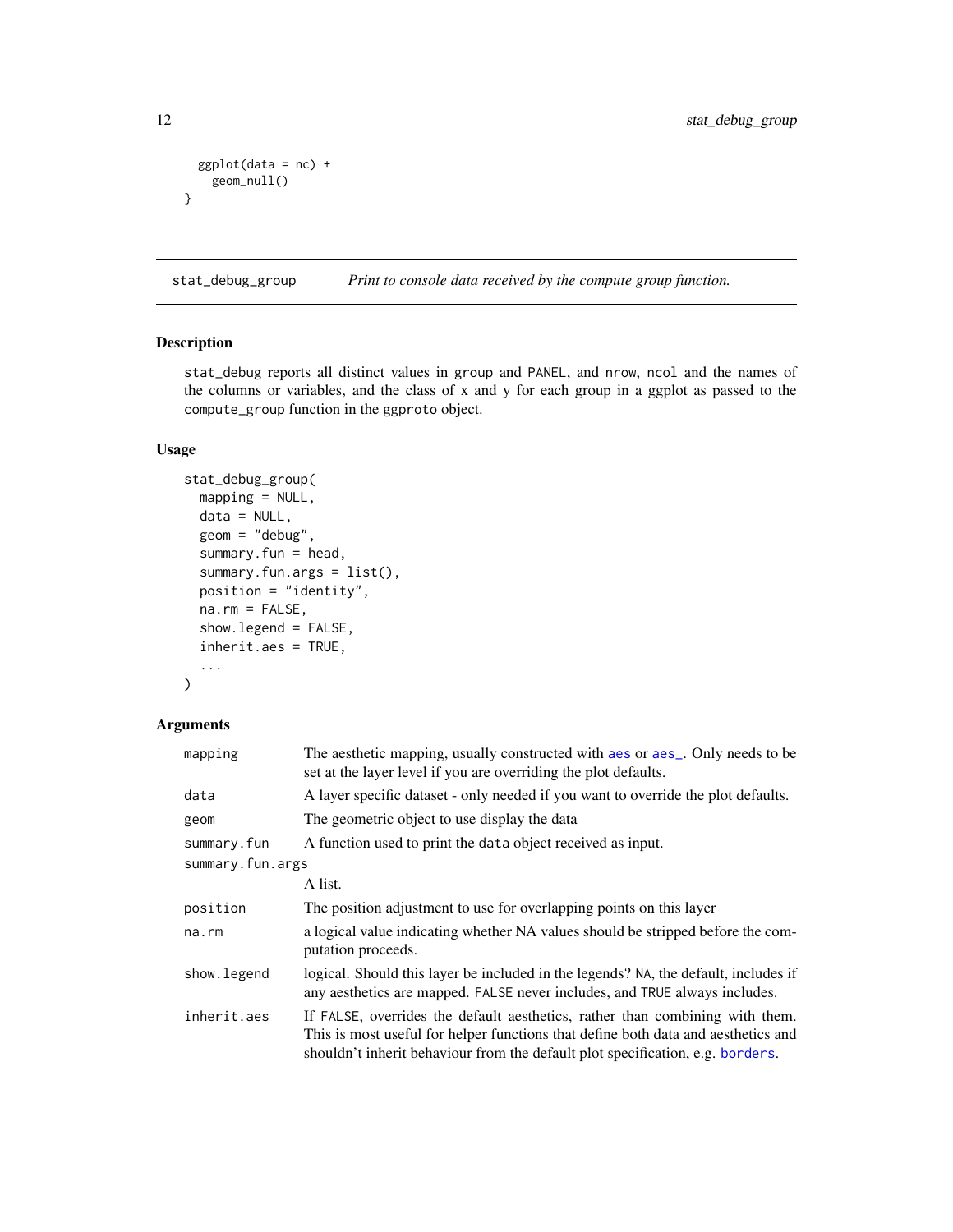<span id="page-12-0"></span>... other arguments passed on to [layer](#page-0-0). This can include aesthetics whose values you want to set, not map. See [layer](#page-0-0) for more details.

# Value

A plot layer instance. Mainly used for the side-effect of printing to the console the data object.

# Computed variables

x x at centre of range y y at centre of range nrow nrow() of data object ncol ncol() of data object colnames colnames() of data object colclasses class() of x and y columns in data object group all distinct values in group as passed in data object PANEL all distinct values in PANEL as passed in data object

#### See Also

Other diagnosis functions: [stat\\_debug\\_panel\(](#page-13-1))

```
my.df \leq data.frame(x = rep(1:10, 2),
                    y = rep(c(1,2), c(10,10)),group = rep(c("A","B"), c(10,10)))
ggplot(my.df, aes(x,y)) +geom_point() +
  stat_debug_group(summary.fun = NULL)
ggplot(my.df, aes(x,y, colour = group)) +geom_point() +
  stat_debug_group()
ggplot(my.df, aes(x,y)) +geom_point() +
  facet_wrap(~group) +
  stat_debug_group()
```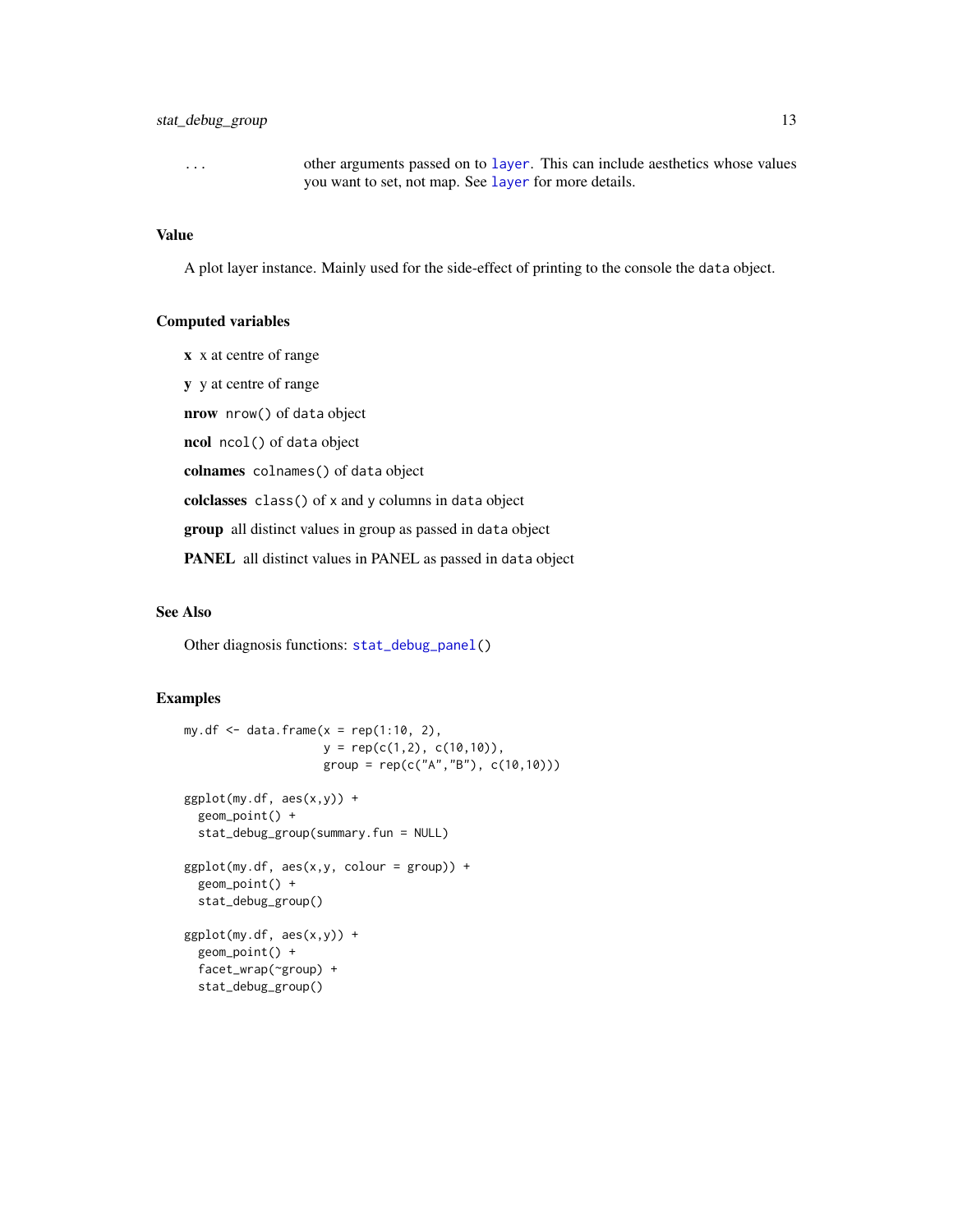<span id="page-13-1"></span><span id="page-13-0"></span>

# Description

stat\_debug reports all distinct values in group and PANEL, and nrow, ncol and the names of the columns or variables, and the class of x and y for each panel in a ggplot as passed to the compute\_panel function in the ggproto object.

# Usage

```
stat_debug_panel(
  mapping = NULL,
  data = NULL,geom = "debug",
  summary.fun = head,
  summary.fun.args = list(),
  position = "identity",
  na.rm = FALSE,show.legend = FALSE,
  inherit.aes = TRUE,
  ...
)
```
# Arguments

| mapping          | The aesthetic mapping, usually constructed with a es or a es_. Only needs to be<br>set at the layer level if you are overriding the plot defaults.                                                                                                  |
|------------------|-----------------------------------------------------------------------------------------------------------------------------------------------------------------------------------------------------------------------------------------------------|
| data             | A layer specific dataset - only needed if you want to override the plot defaults.                                                                                                                                                                   |
| geom             | The geometric object to use display the data                                                                                                                                                                                                        |
| summary.fun      | A function used to print the data object received as input.                                                                                                                                                                                         |
| summary.fun.args |                                                                                                                                                                                                                                                     |
|                  | A list.                                                                                                                                                                                                                                             |
| position         | The position adjustment to use for overlapping points on this layer                                                                                                                                                                                 |
| na.rm            | a logical value indicating whether NA values should be stripped before the com-<br>putation proceeds.                                                                                                                                               |
| show.legend      | logical. Should this layer be included in the legends? NA, the default, includes if<br>any aesthetics are mapped. FALSE never includes, and TRUE always includes.                                                                                   |
| inherit.aes      | If FALSE, overrides the default aesthetics, rather than combining with them.<br>This is most useful for helper functions that define both data and aesthetics and<br>shouldn't inherit behaviour from the default plot specification, e.g. borders. |
| .                | other arguments passed on to layer. This can include aesthetics whose values<br>you want to set, not map. See layer for more details.                                                                                                               |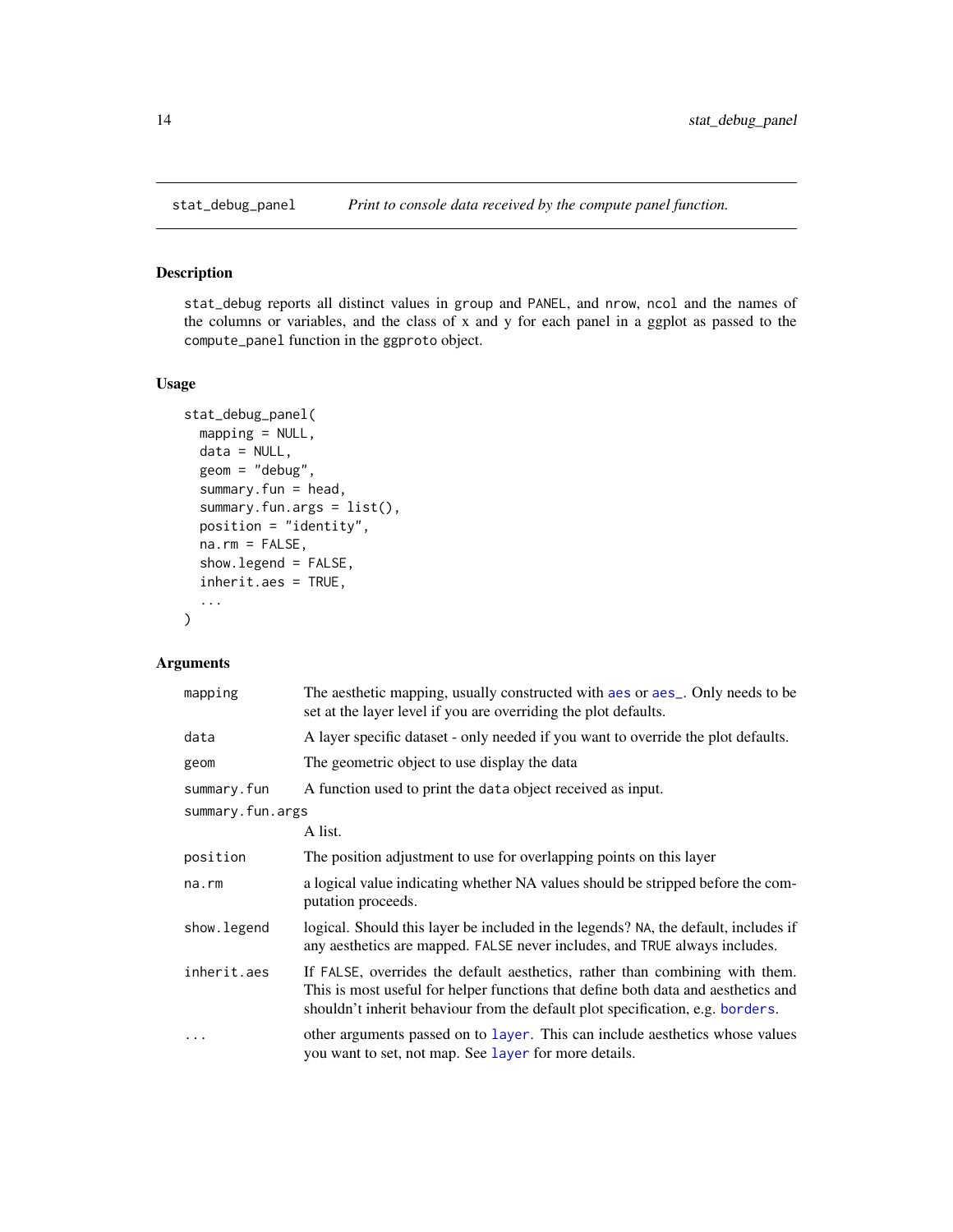# <span id="page-14-0"></span>Value

A plot layer instance.

A plot layer instance. Mainly used for the side-effect of printing to the console the data object.

# Computed variables

x x at centre of range y y at centre of range nrow nrow() of data object ncol ncol() of data object colnames colnames() of data object colclasses class() of x and y columns in data object group all distinct values in group as passed in data object PANEL all distinct values in PANEL as passed in data object

# See Also

Other diagnosis functions: [stat\\_debug\\_group\(](#page-11-1))

```
my.df \leq data.frame(x = rep(1:10, 2),
                   y = rep(c(1,2), c(10,10)),group = rep(c("A", "B"), c(10,10)))ggplot(my.df, aes(x,y)) +geom_point() +
  stat_debug_panel()
ggplot(my.df, aes(x,y)) +geom_point() +
  stat_debug_panel(summary.fun = nrow)
ggplot(my.df, aes(x,y, colour = group)) +geom_point() +
  stat_debug_panel()
ggplot(my.df, aes(x,y)) +
  geom_point() +
  facet_wrap(~group) +
  stat_debug_panel()
```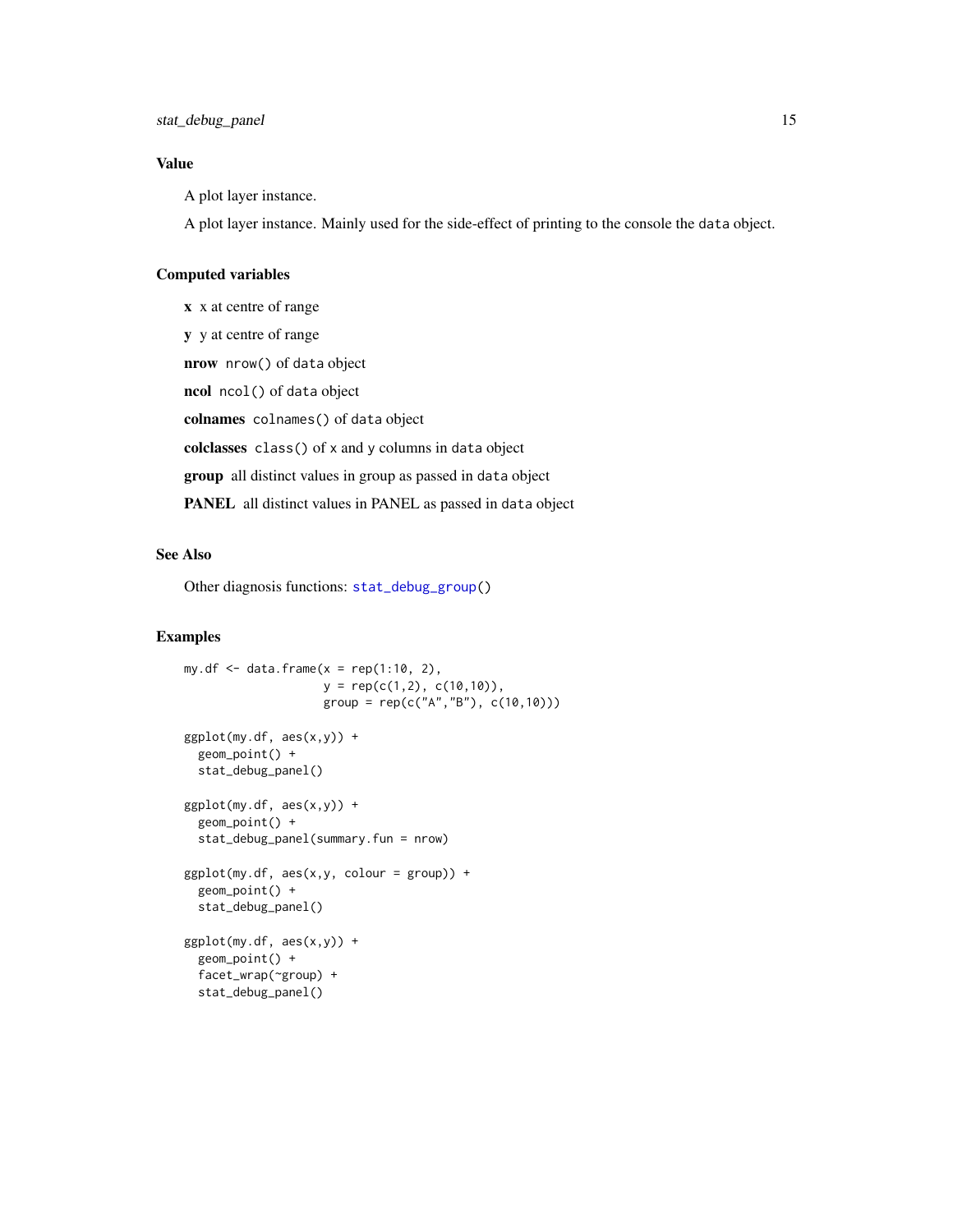# Description

A str() method tailored to objects of class "ggplot". It adds to the output the size of the object, and the ability to subset individual components.

# Usage

```
## S3 method for class 'ggplot'
str(
 object,
  ...,
 max.level = 1,
 components = TRUE,
 vec.length = 2,
 list.len = 99,
 give.attr = FALSE,
  comp.str = "$ ",
 nest.lev = 0,indent.str = paste(rep.int(" ", max(0, nest.lev + 1)), collapse = ".."),
 size = TRUE
)
```
# Arguments

| object     | ggplot Plot object with embedded data.                                                         |
|------------|------------------------------------------------------------------------------------------------|
| $\ddots$   | accept additional parameter arguments                                                          |
| max.level  | integer Maximum depth of recursion (of lists within lists ) to be printed.                     |
| components | Vector of components to print, as indexes into object.                                         |
| vec.len    | integer Approximate maximum length allowed when showing the first few val-<br>ues of a vector. |
| list.len   | integer Maximum number of components to show of any list that will be de-<br>scribed.          |
| give.attr  | logical Flag, determining whether a description of attributes will be shown.                   |
| comp.str   | character String to be used for separating list components.                                    |
| nest.lev   | numeric current nesting level in the recursive calls to $str()$ .                              |
| indent.str | character String used for each level of indentation.                                           |
| size       | logical Flag, should the size of the object in bytes be printed?                               |

<span id="page-15-0"></span>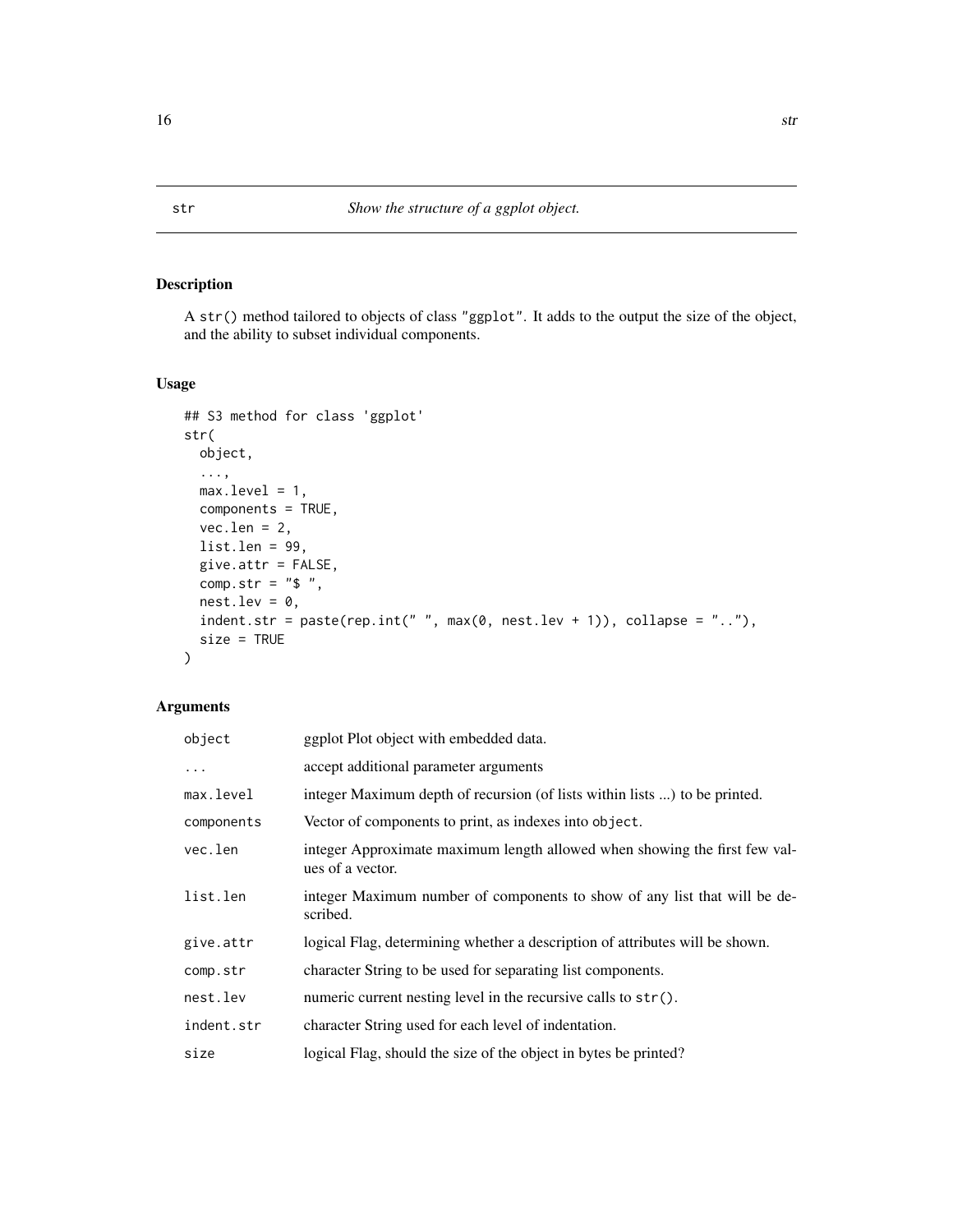# <span id="page-16-0"></span>Value

A NULL is returned invisibly. While a description of the structure of p or its components will be printed in outline form as a "side-effect", with indentation for each level of recursion, showing the internal storage mode, class(es) if any, attributes, and first few elements of each data vector. By default each level of list recursion is indicated and attributes enclosed in angle brackets.

# Note

In the case of objects with a nested structure  $str()$  is called recursively and dispatched according to the class of each nested member.

#### See Also

A [summary](#page-0-0) method for class ggplot is defined by package 'ggplot2'. Method summary() provides a more compact description of "ggplot" objects than method str(). Here we provide a wrapper on R's str() with different default arguments. A summary does not directly describe how the different components of an R object are stored, while the structure does.

```
p \leftarrow \text{ggplot}(\text{mpg}, \text{aes}(\text{factor}(year), (cty + hwy) / 2)) +geom_boxplot() +
 geom_point(color = "red") +
 facet_grid(. ~ class) +
 ggtitle("Example plot")
p
# str(p) vs. summary(p)
str(p)
summary(p) # from pacakge 'ggplot2'
# structure of p at 2 levels of nesting
str(p, max. level = 2, size = FALSE)# top level structure and size of p
str(p, max. level = 0)# names of ggplot members
names(p)
# structure and size of p["data"]
str(p, max.level = 2, components = "data")# structure and size of p["layers"]
str(p, max. level = 1, components = "layers")
```